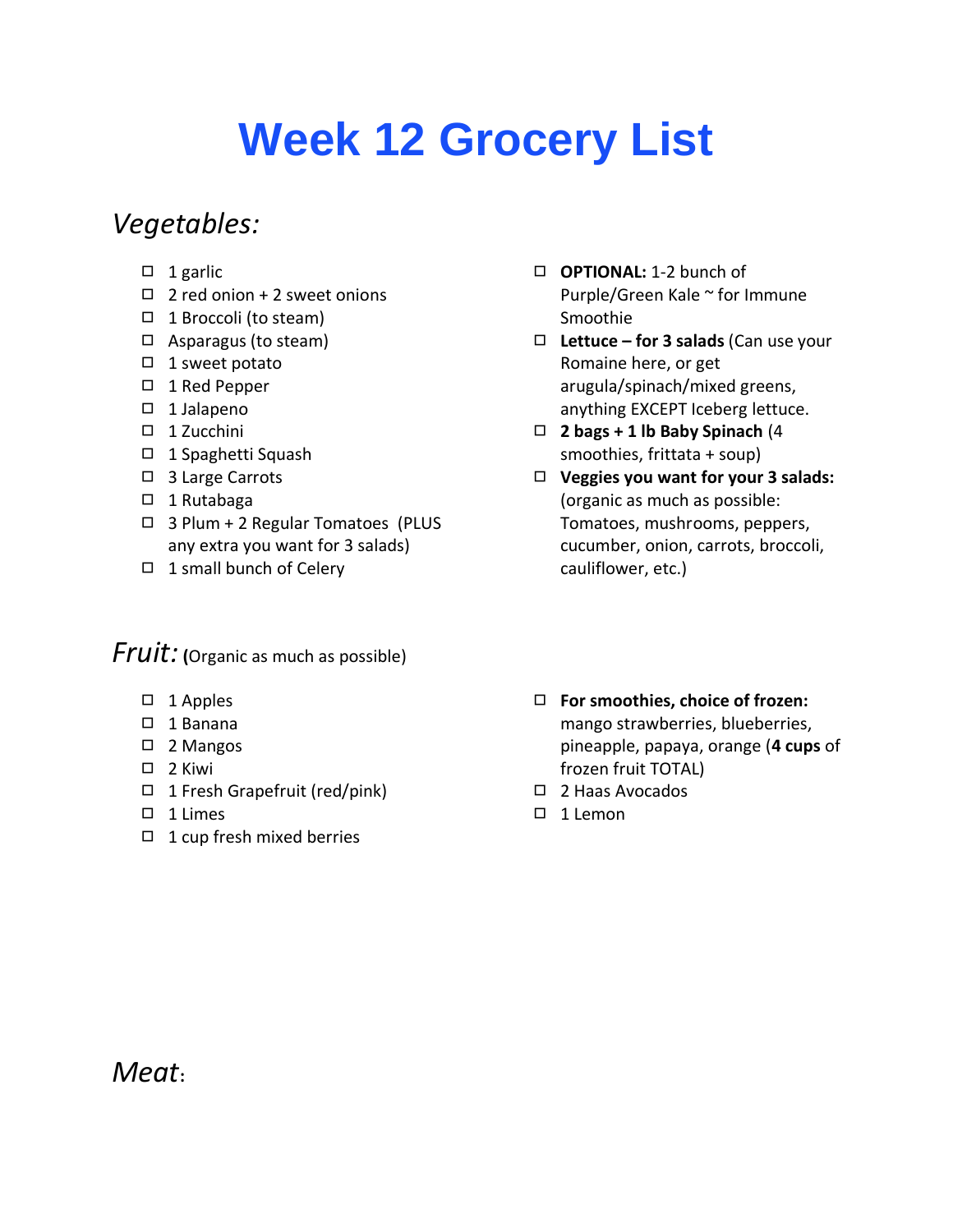- ◻ 2 chicken breast BONE-ON (skinless) (free range & antibiotics/hormones free)
- ◻ 2-4 Pork chops with large tenderloin
- ◻ Small package of nitrate free Bacon OR Turkey Bacon **(IF you need to replace)**
- $\Box$  4 oz. lean meat (can use pre-made chicken, turkey burger, etc.)

### *Fish & Seafood:*

- ◻ 1 x 4oz. Package of Smoked Salmon
- ◻ 1 can Tuna
- ◻ 2-4 boneless, skinless Salmon Steaks

# *Eggs:*

◻ 1 dozen eggs (organic, free range, & hormone/antibiotic free if possible)

#### *Miscellaneous:*

- ◻ 1 Greek Yogurt (plain)
- ◻ 1 can Organic Pumpkin
- ◻ ¼ cup Raw Pecans for Pumpkin Pancakes (Optional)
- ◻ If you don't already have for 2 Choc & Coconut Superfood Shakes:Coconut milk OR almond milk, Cacao (raw unprocessed cocoa), goji berries, coconut butter (different than coconut oil)

### *Fresh Herbs:*

- ◻ 1 bunch fresh dill
- ◻ 1 Fresh Cilantro (Mango Salsa)
- ◻ Fresh Flat Leaf Parsley (Frittata)

## *Supplements:*

◻ 1 Protein Bar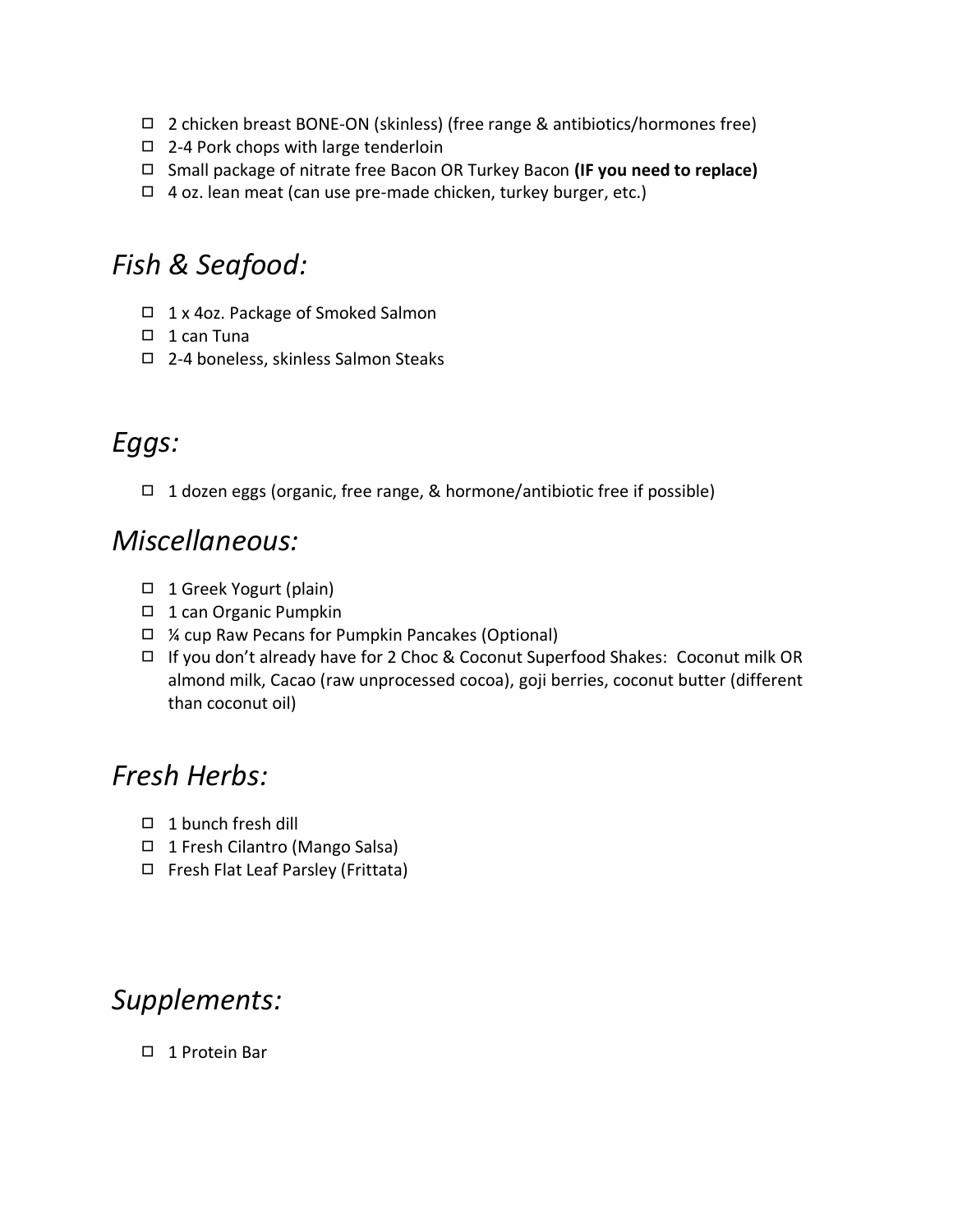# *Ingredients you should ALREADY have:*

◻ Protein Powder

#### **Replenish your Trail Mix & Protein Bars as necessary:**

- ◻ **For Trail Mix #1:** ½ cup ground flax seeds, 1 cup raw pumpkin seeds, 1 cup raw sunflower seeds, 3 cups shredded unsweetened coconut, 4 cups raw slivered almonds, ½ cup unsweetened dried cherries OR Raisins **(choose ONLY mix #1 or #2, not both)**
- ◻ **For Trail Mix #2:** 1/2 cup raw walnuts**,** 1/2 cup almonds**,** 1/2 cup pecans**,** 1/2 cup raw pumpkin seeds, 1/2 cup of sunflower seeds, 1/4 cup chopped dried apricots**,** 1/4 cup dried cranberries (sweetened with apple juice)**,** 1/4 cup dried unsweetened blueberries**,**  1/4 cup dried golden raisins
- ◻ **PROTEIN BAR Option #1**: You'll need 1.25 cups slivered almonds, 1 cup pecans, 1/3 cup ground flax meal, 7 large Medjool dates, 1/3 cup dried unsweetened cherries, 1/3 cup dried apricots
- ◻ **PROTEIN BAR Option #2:** You'll need ½ cup slivered almonds, ½ cup chopped pecans, 1/2 cup dried cranberries or blueberries, 1/4 cup unsweetened coconut

#### **Items in bold- you will need for this week**

- ◻ **Almond Flour/Almond Meal**
- ◻ Almond Butter
- ◻ **Cold-Pressed Coconut Oil**
- ◻ **Extra Virgin Olive Oil**
- ◻ Aged Balsamic vinegar (no high fructose corn syrup)
- ◻ Apple Cider Vinegar
- ◻ Bottle of white wine
- ◻ Dijon mustard (no high fructose corn syrup)
- ◻ **Honey Mustard (organic if possible)**
- ◻ **Raw Organic Honey OR jar of Coconut Sugar**
- ◻ **Vanilla Extract (NO HFCS)**
- ◻ **Baking Soda**
- ◻ **Coffee and/or Tea bags (OPTIONAL)**

#### *Spices:*

- ◻ **Sea Salt or Kosher Salt**
- ◻ **Freshly Ground Pepper**
- ◻ Dried Onion Powder
- ◻ Paprika